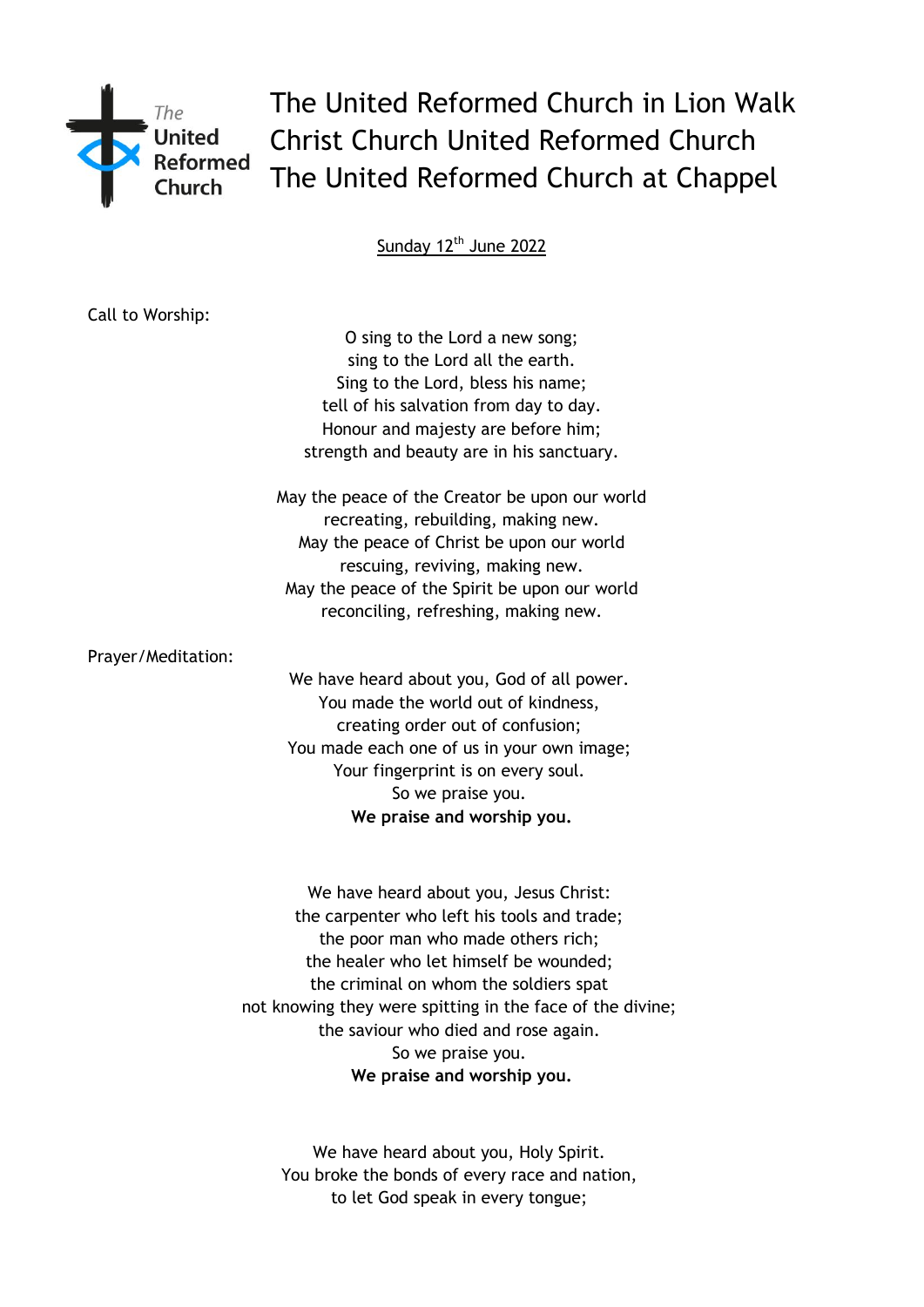You made disciples drunk with grace; You converted souls and emptied pockets; You showed how love made all things new and opened the doors to change and freedom. So we praise you. **We praise and worship you.**

The Lord's Prayer:

**Our Father, who art in heaven, hallowed be thy name; thy Kingdom come; thy will be done on earth as it is in heaven. Give us this day our daily bread and forgive us our trespasses as we forgive those who trespass against us. Lead us not into temptation, but deliver us from evil. For thine is the Kingdom, the power and the glory for ever. Amen** 

Reading: Psalm 8

Hymn 35: God is unique and one Father, Sustainer, Lord! Patterns of life were spun by his creative Word. Of his intention, love and care we are with growing trust aware.

Love came to earth in Christ, our common life to share; choosing to be the least, willing a cross to bear. He died, he rose, that we might live and all our love, responding, give.

The Holy Spirit moves people to trace God's plan; such inspiration proves more than the mind can span. Each listening heart is led to find the will of God for humankind.

He shall for ever reign, ruler of time and space; God in the midst of life, seen in the human face. We give expression to our creed by love in thought, in word and deed.

Reading: John 16:12-15

## Reflection:

Today is Trinity Sunday; not the most popular among preachers because the doctrine of the Trinity can be a bit of a puzzle. Three puzzles, in fact. A trinity of puzzles.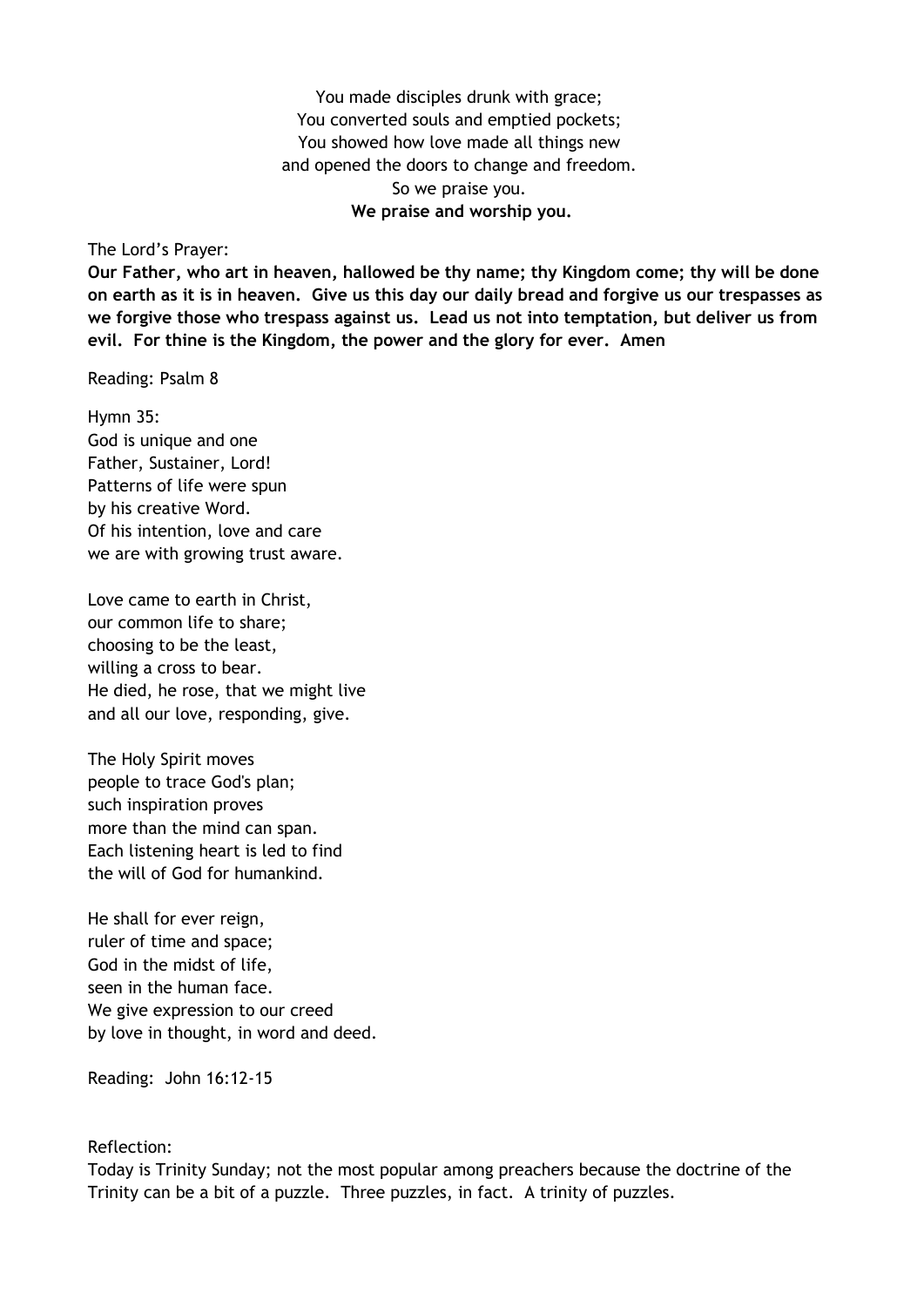The first puzzle is the most interesting, probably the most important, and unfortunately the most obscure. It arises out of the fact that the most influential part of the Church's whole history – certainly as far as the formulation of Christian beliefs and doctrines is concerned – is the very period we know least about. Between the end of the earthly life of Jesus of Nazareth and the writing of the first of the gospels, there elapsed a period of forty or fifty years. During that time there was no such thing as the Christian Church, there was simply a sect within Judaism that followed what came to be known as 'the Way'. Followers of the Way were Jews; they gathered in the synagogues to worship along with other people of the Jewish faith, but as well as reading from the Jewish scritures, they remembered somehow the teaching if Jesus of Nazareth and interpreted their Jewish faith in the light of what the community remembered about Jesus.

During that obscure and unknown period, from which there is no written record of anything about Jesus, there developed beleifs and doctrines that were particular to the Way – until finally the followers of the Way separated from their Jewish roots and became a new religion – the Christian Church. It is from this emergent church that we get the earliest of the New Testament writings – some of the letters of Paul and the gospels of Mark, Matthew and Luke - and in those writings we can already see the beginnings of a doctrine that is very different from the Jewish concept of God. For in Judaism, God is most definitiely and indivisably one. From its earliest days, that was Judaism's uniqueness. While other tribes worshippped more than one god and some had a whole pantheon, the God of Israel was One.

In early Christianity, in the New Testament, there are already hints that, while God may be One, there are certain distinctions. Matthew decribes Jesus as Immanuel – God with us; the writings of Paul are peppered with references to a very special relationship between Jesus of Nazareth and God; Mathew gives an account of the risen Jesus telling his disciples to go into the world and to baptize in the name of the Father and the Son and the Holy Spirit; in the passage from the gospel according to John which we read today, Jesus makes a speech in which he speaks of his relationship with the Father and the Spirit.

The first puzzle – the one with no solution – is how this primitive Trinitarianism arose out of a Jewish sect. We can speculate about the influence of Greek philospophy, but the details of the development are obscure.

And that obscurity left the leaders of the early church with the second puzzle of the Trinity. For them – and we're talking now of the period between about 200 and about 400 AD – the unity of the church was vital. The church was fragile, and as long as there was no definite and distinct body of teaching then it was quite likely to fragment into so many small pieces that it would disappear altogether. Unity was a matter of survival, and in order to maintain unity, it was necessary for everyone – and by everyone we mean all the bishops and church leaders – to believe and understand the same things. So began the process of solving the puzzle of the Trinity, based upon the few hints and clues in the Bible, and borrowing heavily from the world of philosophy. The argument was really trying to solve a paradox: God is indivisibly One: God is distinctly Three. Those Church Fathers engaged in this debate had to tread an incredibly narrow line. If they over-emphasised the oneness of God, they were accused of diminishing the divinity of Christ or the reality of the Spirit: if they under-emphasised the oneness of God, they were accused of having three separate Gods – both of which were heresy and would lead to excommunication or worse. To complicate matters, they went into incredible detail about each part of the Trinity, Father, Son and Spirit, and debated, for example, whether the Son had been part of God for eternity, or whether the Son was part of creation: if he was eternal, then how could he have been human? if he was created, then how could he be truly the divine God?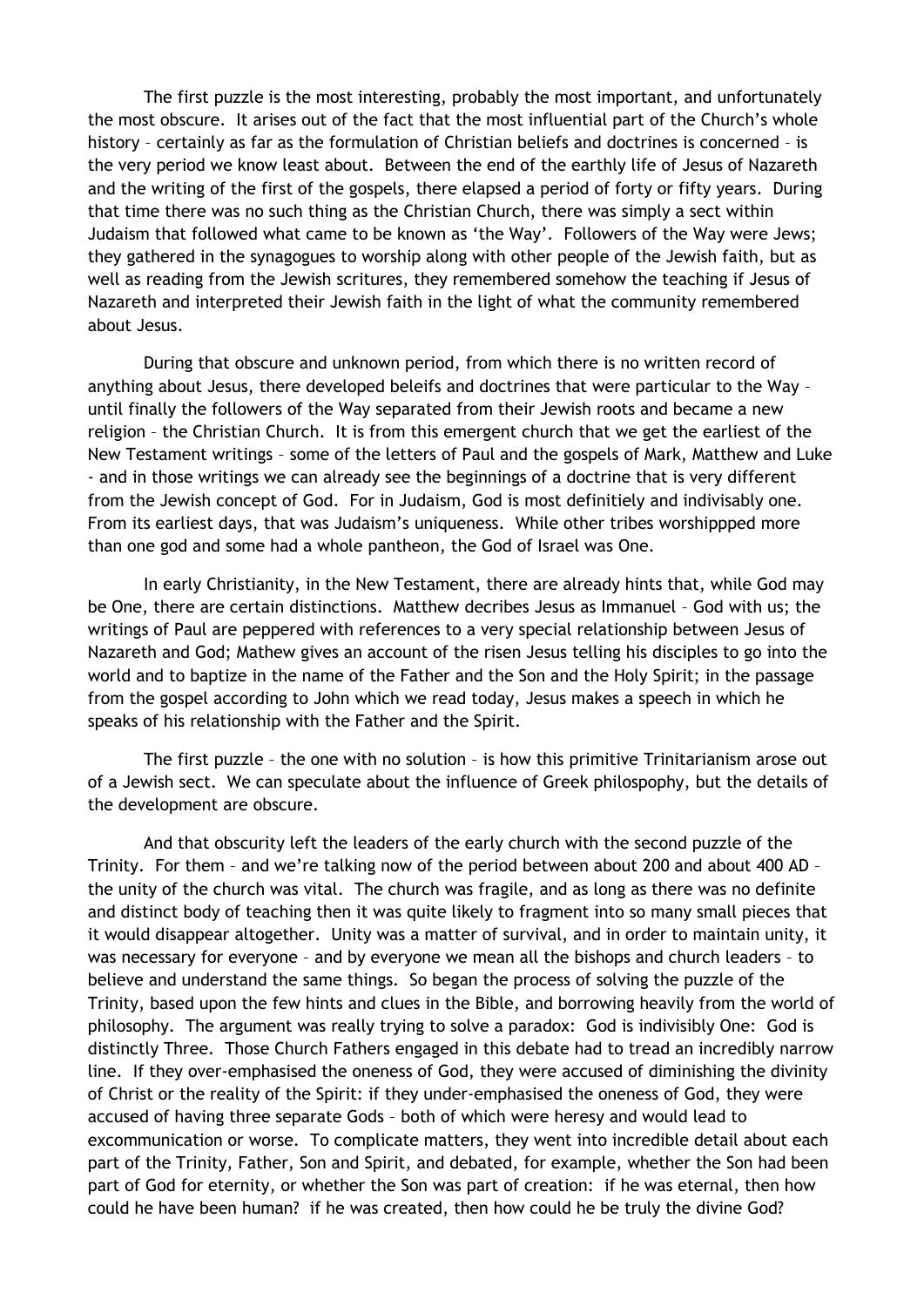And just in case this wasn't baffling enough, the debate was conducted in two different languages, Latin and Greek, thus ensuring that the two sides were constantly misunderstanding one another by taking meanings from statements that had never been intended, and then having their responses misunderstood by the other side. It's therefore something of a miracle that by the council of Constantinople in 381, the doctrine of one God in three persons was finally agreed and ratified by the whole Church. It was then left up to St Augustine in the early part of the fifth century to put the finishing touches to the doctrine in his work *'On the Trinity',* which outlines the doctrine of the Trinity as understood by the church more or less to the present day. So the second puzzle was successfully solved.

But the solution of the second puzzle has become the third puzzle for us today. Looking up the word 'Trinity' in Baker's dictionary of religious terms, you will find this helpful definition: *'Term for the orthodox Christian conception of God as one being in three persons: Father, Son, and Holy Spirit. Not susceptible of simple explanation.'*

It seems that the result of the great Trinitarian debate of the early centuries of the Church, satisfactory enough to those involved at the time, turns out to be just another puzzle, not susceptible of simple explanation. And yet it is presented as a vital part of our understanding of God, and a foundation of our faith.

In the statement of the Nature, Faith and Order of the United Reformed Church, which we recite together on special ocassions – usually ordinations and inductions – we accept with thanksgiving the witness of the Nicene creed; and in the Nicene creed we find the very Trinitarian statements that we believe in one God; we believe in one Lord Jesus Christ, who is True God from True God; and we believe in the Holy Spirit, who proceeds from the Father and the Son. We are Trinitarians - but that's the puzzle. How do we make that  $4<sup>th</sup>$  century statement of faith which we still accept today – how do we make it relevant to our church and our world? That's the third puzzle, and there's only a hint of a solution to it.

It has been said that for humans to try to describe God in detail is like horses trying to describe what it is to be human. It can't be done. We are not God – how can we know what God is like? We may be able to see the effects of what God does, we may even be able to feel the presence of God in and around us, but to say *God is this* or *God is that* is the height of arrogance and self delusion.

Bearing that in mind, if we now revisit the first puzzle – the early development of the idea of the Trinity – we will see that it must have deveoped out of experience. The writers of the gospels and the epistles did not have a fully formulated Trinitarian doctrine in mind, but they had the experience, and perhaps the recollections of people who knew Jesus handed down through three or four generations, that in Jesus of Nazareth they had met the most godly, the most divine person they had ever encountered, a person who had opened their eyes to a new way of looking at the world, a person who was so different and so full of love and compassion for the unlikeliest of people that they called him the Son of God, even Immanuel –God with us.

And as they met together for prayer and worship – Luke decribes this in the Book of Acts – they were aware of a power greater than anything they had known, a power which enabled them to communicate their message to people of all nationalities and backgrounds; they found that their story transcended the faith of their Fathers and was as relevant for the gentile world as for the Jewish community – and this power they called the Holy Spirit.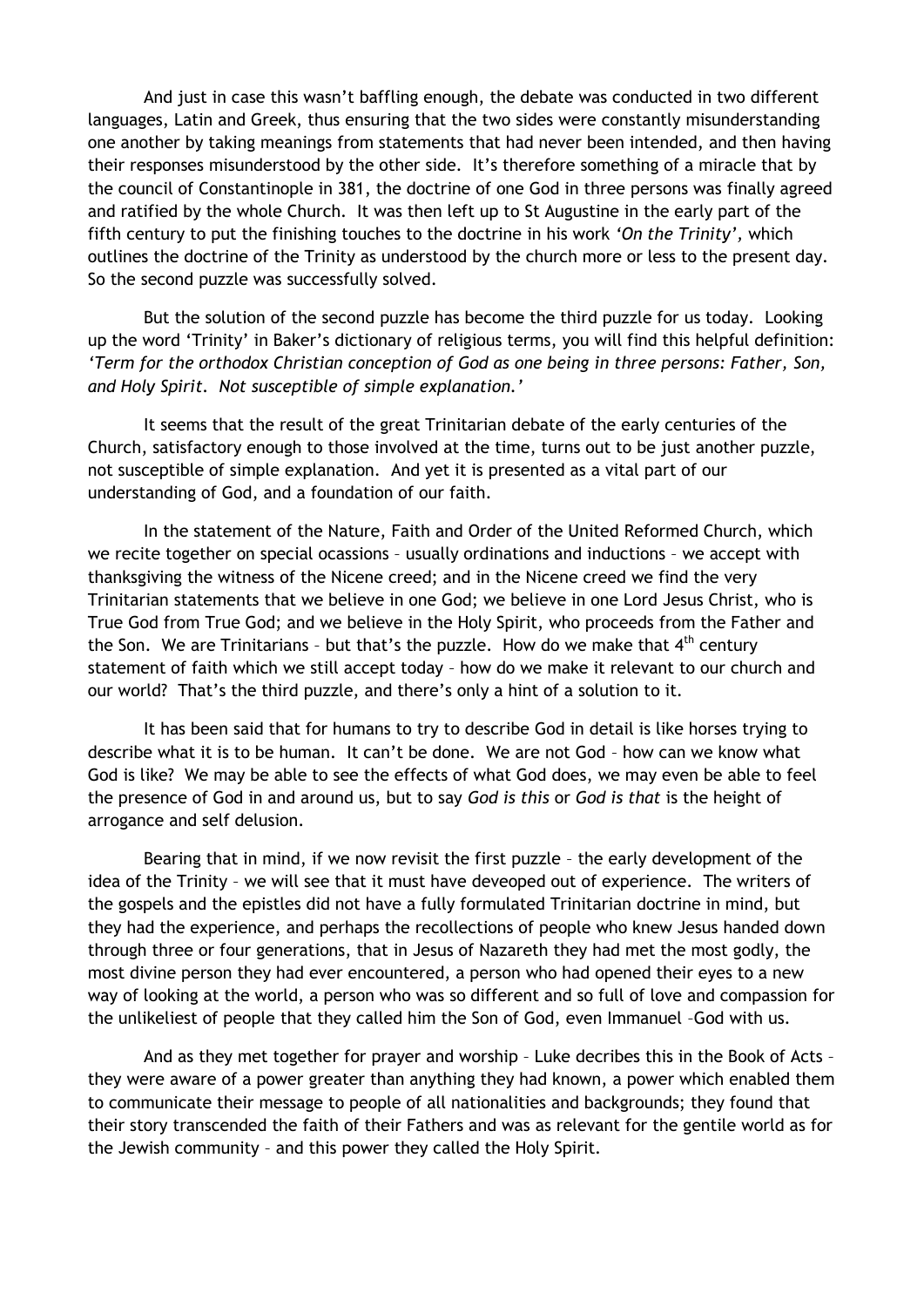It is pointless and counter-productive for us today to attempt to contort our belief system into something that accords with the understanding of 4<sup>th</sup> century church leaders *unless* we can truly say that the God of the Church Fathers and the Nicene creed is also *the God of our own experience*. And part of our journey of faith together as a worshipping community is just that. To seek and experience God the Creator in the world; to know and follow Jesus of Nazareth as the one who is God-filled; and to find the power of the Spirit in our lives and in the Church, that we might be true both to the tradition of our Church and to the life of the Kingdom of God.

Hymn 303:

Spirit divine, attend our prayers, and make this house your home; descend with all your gracious powers; O come, great Spirit, come!

Come as the light: to us reveal our emptiness and woe, and lead us in those paths of life where all the righteous go.

Come as the fire; and purge our hearts like sacrificial flame; let our whole life an offering be to our Redeemer's name.

Come as the dove; and spread your wings, the wings of peaceful love; and let your Church on earth become blest as the Church above.

Come as the wind, with rushing sound and Pentecostal grace, that all of woman born may see the glory of your face.

Spirit divine, attend our prayers; make this lost world your home; descend with all your gracious powers; O come, great Spirit, come!

Prayer:

Almighty and everlasting God, beyond all space and time, greater than our minds can fully comprehend, ruler of all that is, has been, and shall be, we give you thanks for who you are and all that you have done for us.

Loving Creator of all, we praise you for your kindness and mercy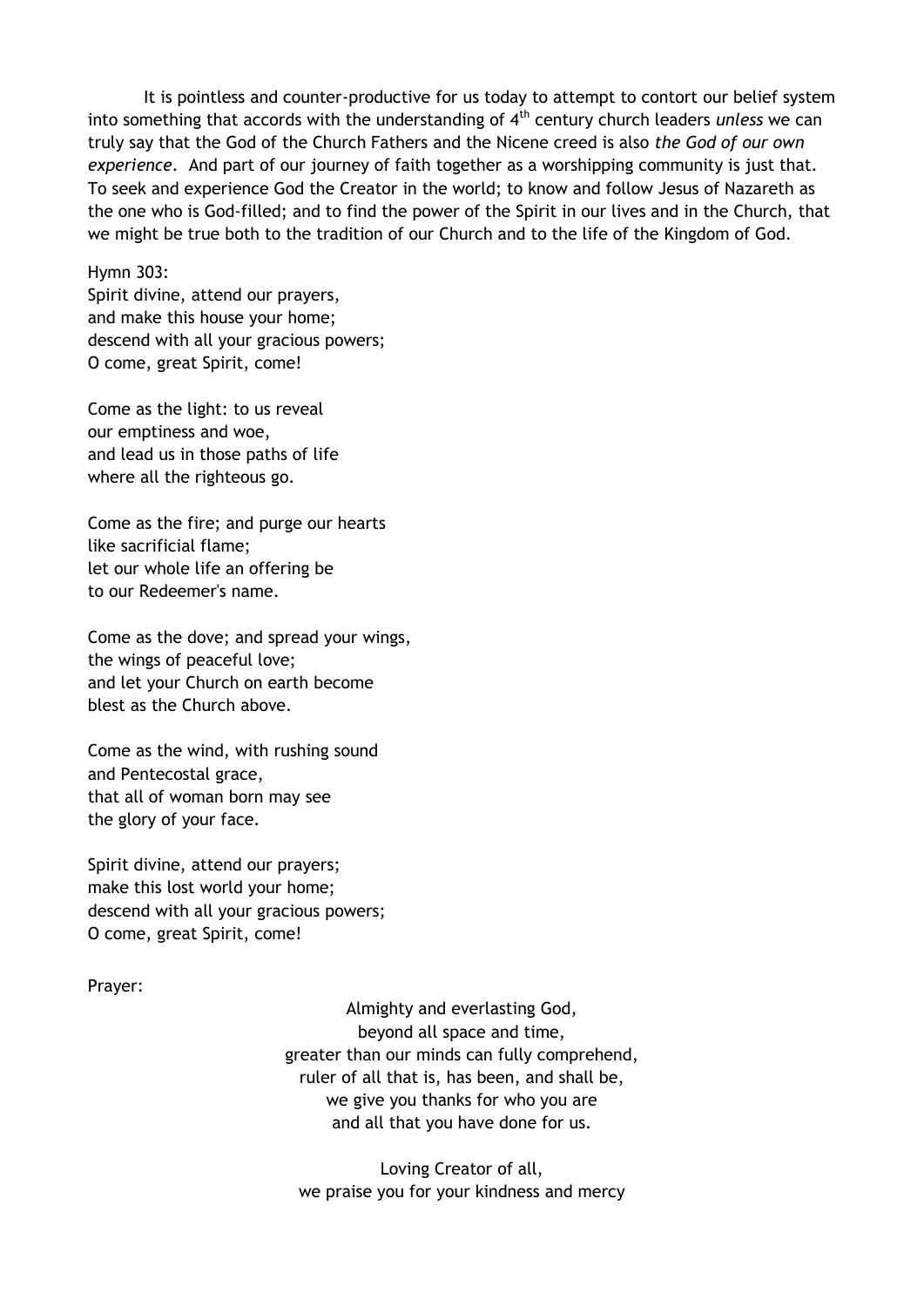by which you sustain us and provide for our every need; you are full of goodness and compassion caring for us, that we may never be without hope.

Jesus Christ, our Saviour, we worship you for coming into our communities to be our friend, even our brother; for showing us the magnitude of the love of God, revealing God's saving power and God's forgiveness, and offering us a new beginning. We lift your name on high, Lord Jesus, for loving us fully and giving yourself for the world on the cross.

Holy Spirit, free and mysterious as the wind, powerful as the fire, we worship you for blowing new life into our hearts, for purifying us from our sins and faults, for teaching and reminding us the words of Christ, and leading us in his light.

> Father, Son, and Holy Spirit, God of gods, and King of kings, with awe and wonder, joy and gladness we offer you our thanks, and pray for your creation, its nations, and peoples, for your church, ourselves and all in need.

Father, Son and Holy Spirit, fill our sin-filled world with your eternal light and love, so darkness and power of evil will not rule, but your Kingdom will be established in power and glory! May the flame of your Spirit blaze with purifying fire driving evil from hearts and minds and establishing your peace.

> We pray these in confidence and trust, our eternal God, who is Life-Giver, Life-Saver, and Life-Renewer now and forever. To you be the glory, Father, Son and Holy Spirit, today and through all eternity.

I invite you now to spend a few moments with your own prayer, in words or in silence; or simply in reflecting upon the stories we have read and the words we have heard in our worship today.

Hear our prayer, which we offer in the name of our Lord Jesus Christ. Amen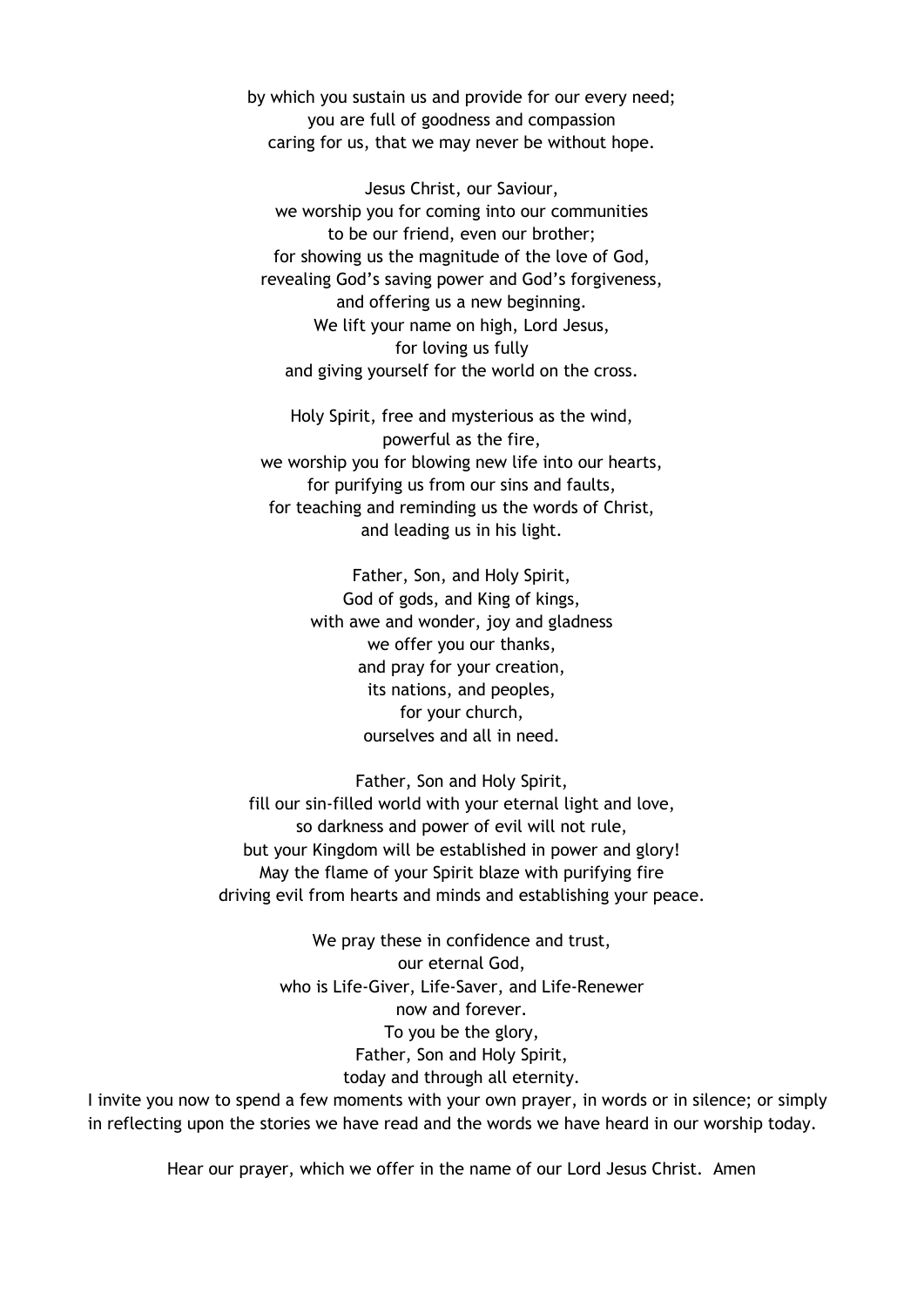Hymn 605: Son of God, eternal Saviour, source of life and truth and grace, Son of Man, whose birth among us hallows all our human race, Christ our Head, who, throned in glory for your own will ever plead, fill us with your love and pity, heal our wrongs, and help our need.

As you, Lord, have lived for others, so may we for others live; freely have your gifts been granted, freely may your servants give. Yours the gold and yours the silver, yours the wealth of sea and land, we but stewards of your bounty, held in trust as from your hand.

Come, O Christ, and reign above us, King of love, and Prince of peace: hush the storm of strife and passion, bid its cruel discords cease: by your patient years of toiling, by your silent hours of pain, quench our fevered thirst of pleasure, shame our selfish greed of gain.

Son of God, eternal Saviour, source of life and truth and grace, Son of Man, whose birth among us hallows all our human race, in your love you prayed the Father that your people should be one; grant, O Christ, our hope's fruition, here on earth your will be done.

## Benediction:

God's blessing be upon us as we go into the world in Jesus' name. May we strengthen and encourage one another in our shared vision.

And may the blessing of our adventurous Creator God go with us.

And may the blessing of the Son, who showed us how to live, re-shape us.